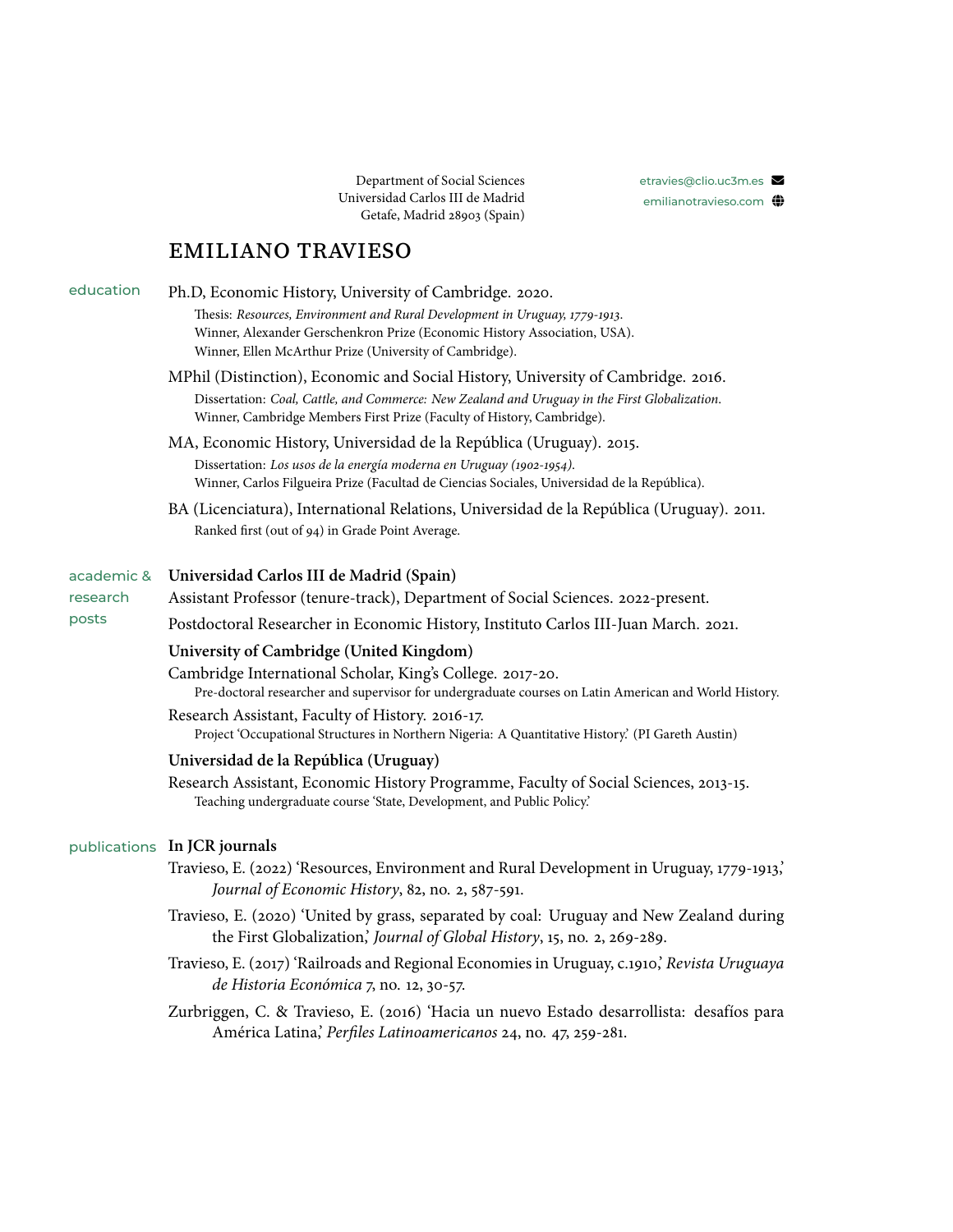## **Book and book chapters**

- Travieso, E. & Herranz-Loncán, A. (forthcoming 2023) 'Uruguay: The Rise of a Monocentric Economy.' in Valencia Caicedo, F. (ed.), *Roots of Underdevelopment: A New Economic (and Political) History of Latin America and the Caribbean,* London: Palgrave-Macmillan.
- de Haas, M. & Travieso, E. (2022) 'Cash-Crop Migration Systems in East and West Africa: Rise, Endurance, Decline.' in Frankema, E. & de Haas, M. (eds.), *Migration in Africa. Shifting Patterns of Mobility from the 19th to the 21st Century,* London: Routledge, 231- 255.
- Travieso, E. (2020) *Cómo hacer una transición energética sin revolución industrial. Los usos de la energía moderna en Uruguay, 1902-1954*, Montevideo: Facultad de Ciencias Sociales, Universidad de la República.
- Bertoni, R. & Travieso, E. (2016) 'Economía política de la energía en clave regional. Una propuesta analítica y un estudio de caso histórico.' in Zuleta, M.C. & Lopes, M.A. (eds.), *Mercados en Común. Conexiones, negocios y diplomacia en las Américas,* Mexico City: El Colegio de México, 543-581.
- work under review Travieso, E. 'Biological innovation in Uruguayan livestock farming, 1880-1913: soils, scale, or elites?,' R&R with *Economic History Review*.
	- Travieso, E. 'Environment and Rural Slavery in the River Plate Frontier, 1780-1810,' R&R with *American Historical Review*.
	- Infante-Amate, J., de la Fuente, J.L. & Travieso, E. 'Historical changes in Mediterranean rural settlements (Southern Spain, 1787-2019),' R&R with *Journal of Rural Studies*.
	- Piñero, P., Aguilera, E., Travieso, E., Infante-Amate, J., Bruckner, M., Gerber, J., Lassaletta, L., Mueller, N., Sanz-Cobeña, A. 'Agro-food greenhouse gas emissions are increasingly driven by foreign demand.' Submitted to *Nature Food*.
- teaching Undegraduate teaching, Universidad Carlos III de Madrid. 2021-present. 'Economic History' (lectures & seminars). Average student assessment: 4.8 out of 5.0. Advisor for 15+ BA Economics dissertations on economic history and development economics topics.
	- Undergraduate teaching, BA History, University of Cambridge. 2018-2020. Supervisor in Latin American History (Paper 27) and World History courses (Papers 21 & 23). Seminar leader for Economic History and Environmental History in 'Historical Argument & Practice.'
	- MA supervision, Universidad Carlos III de Madrid. 2021-present. Supervising 2 dissertations for the Master in Economic Development and Growth.
	- PhD supervision, Universidad de la República (Uruguay). 2021-present. Advisor to C. Martínez-Rodríguez, 'State capacities and economic development in Uruguay, 1853-1930.'